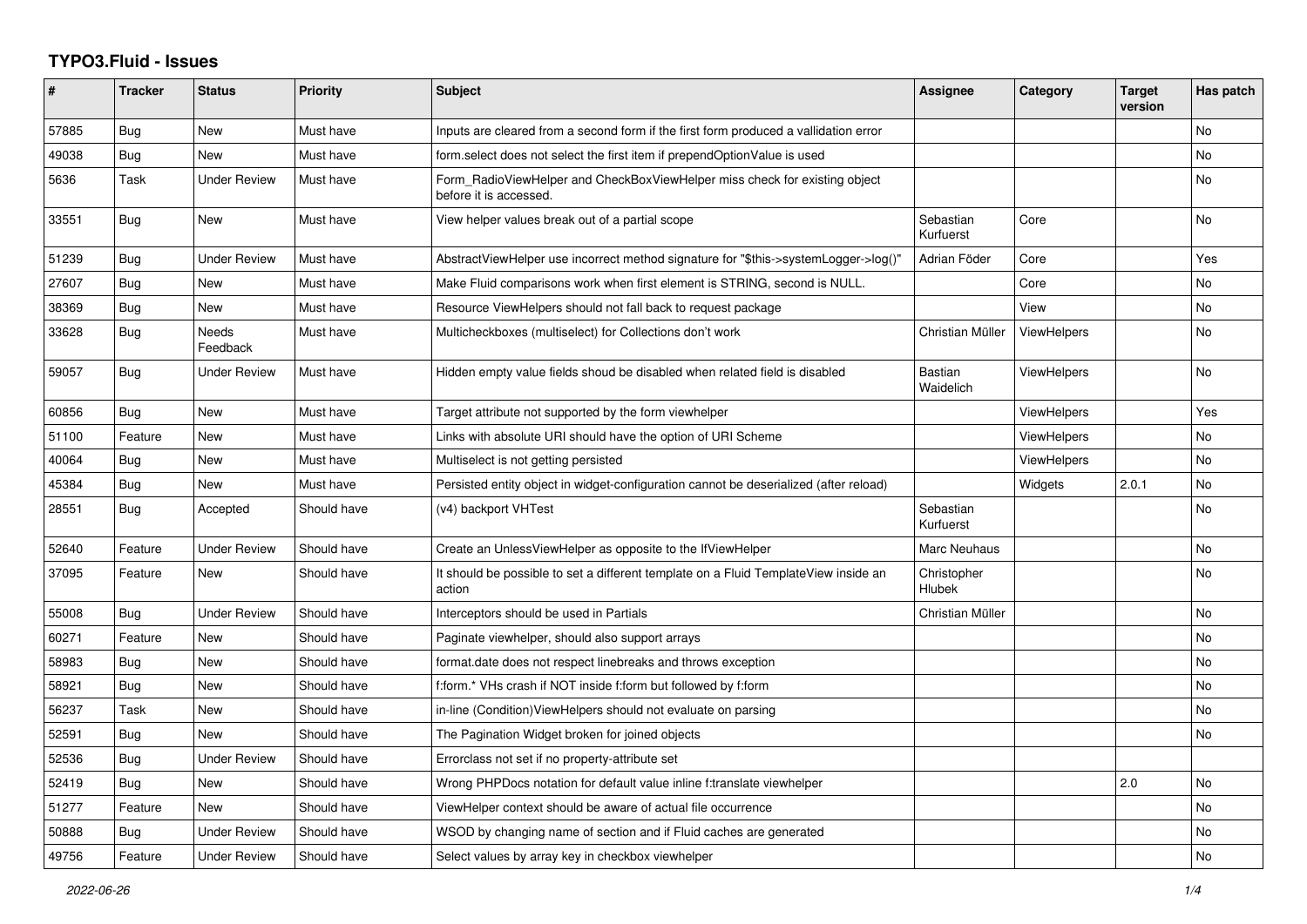| $\vert$ # | <b>Tracker</b> | <b>Status</b>            | <b>Priority</b> | <b>Subject</b>                                                                                              | <b>Assignee</b>        | Category | <b>Target</b><br>version | Has patch |
|-----------|----------------|--------------------------|-----------------|-------------------------------------------------------------------------------------------------------------|------------------------|----------|--------------------------|-----------|
| 47669     | Task           | <b>New</b>               | Should have     | FormViewHelper does not define the default request method                                                   |                        |          |                          | <b>No</b> |
| 47006     | Bug            | <b>Under Review</b>      | Should have     | widget identifier are not unique                                                                            |                        |          |                          | <b>No</b> |
| 46545     | Feature        | New                      | Should have     | Better support for arrays in options of SelectViewHelper                                                    |                        |          |                          | No        |
| 46091     | Task           | <b>Needs</b><br>Feedback | Should have     | Show source file name and position on exceptions during parsing                                             |                        |          |                          | No        |
| 45345     | Feature        | <b>Needs</b><br>Feedback | Should have     | Easy to use comments for fluid that won't show in output                                                    |                        |          |                          |           |
| 45153     | Feature        | New                      | Should have     | f:be.menus.actionMenuItem - Detection of the current select option is insufficient                          |                        |          |                          | <b>No</b> |
| 43071     | Task           | <b>New</b>               | Should have     | Remove TOKENS for adding fallback teplates in B                                                             |                        |          |                          | <b>No</b> |
| 42743     | Task           | <b>New</b>               | Should have     | Remove inline style for hidden form fields                                                                  |                        |          |                          | No        |
| 42397     | Feature        | New                      | Should have     | Missing viewhelper for general links                                                                        |                        |          |                          | <b>No</b> |
| 40081     | Feature        | New                      | Should have     | Allow assigned variables as keys in arrays                                                                  |                        |          |                          | <b>No</b> |
| 38130     | Feature        | <b>New</b>               | Should have     | Checkboxes and multiple select fields should have an assignable default value                               |                        |          |                          | <b>No</b> |
| 33215     | Feature        | New                      | Should have     | RFC: Dynamic values in ObjectAccess paths                                                                   |                        |          |                          | <b>No</b> |
| 28554     | Bug            | <b>New</b>               | Should have     | (v4) implement feature flag to disable caching                                                              |                        |          |                          | <b>No</b> |
| 28553     | <b>Bug</b>     | New                      | Should have     | improve XHProf test setup                                                                                   |                        |          |                          | <b>No</b> |
| 28552     | Bug            | New                      | Should have     | (v5) write ViewHelper test for compiled run; adjust functional test to do two passes<br>(uncached & cached) |                        |          |                          | No        |
| 28550     | <b>Bug</b>     | New                      | Should have     | (v4) make widgets cacheable, i.e. not implement childnodeaccess interface                                   |                        |          |                          | <b>No</b> |
| 28549     | Bug            | New                      | Should have     | make widgets cacheable, i.e. not implement childnodeaccess interface                                        |                        |          |                          | No        |
| 13045     | Bug            | <b>New</b>               | Should have     | Entity decode of strings are different between if-conditions and output of variable                         |                        |          |                          |           |
| 9514      | Feature        | New                      | Should have     | Support explicit Array Arguments for ViewHelpers                                                            |                        |          |                          |           |
| 3291      | Feature        | Needs<br>Feedback        | Should have     | Cacheable viewhelpers                                                                                       |                        |          |                          | <b>No</b> |
| 33394     | Feature        | <b>Needs</b><br>Feedback | Should have     | Logical expression parser for BooleanNode                                                                   | Tobias Liebig          | Core     |                          | <b>No</b> |
| 12863     | Bug            | New                      | Should have     | Attributes of a viewhelper can't contain a '-'                                                              | Sebastian<br>Kurfuerst | Core     |                          | <b>No</b> |
| 46257     | Feature        | <b>Under Review</b>      | Should have     | Add escape sequence support for Fluid                                                                       |                        | Core     |                          | No        |
| 39990     | <b>Bug</b>     | New                      | Should have     | Same form twice in one template: hidden fields for empty values are only rendered<br>once                   |                        | Core     |                          | No        |
| 32035     | Task           | <b>New</b>               | Should have     | Improve fluid error messages                                                                                |                        | Core     |                          | Yes       |
| 4704      | Feature        | New                      | Should have     | Improve parsing exception messages                                                                          |                        | Core     |                          |           |
| 3481      | <b>Bug</b>     | New                      | Should have     | Use ViewHelperVariableContainer in PostParseFacet                                                           |                        | Core     |                          | No        |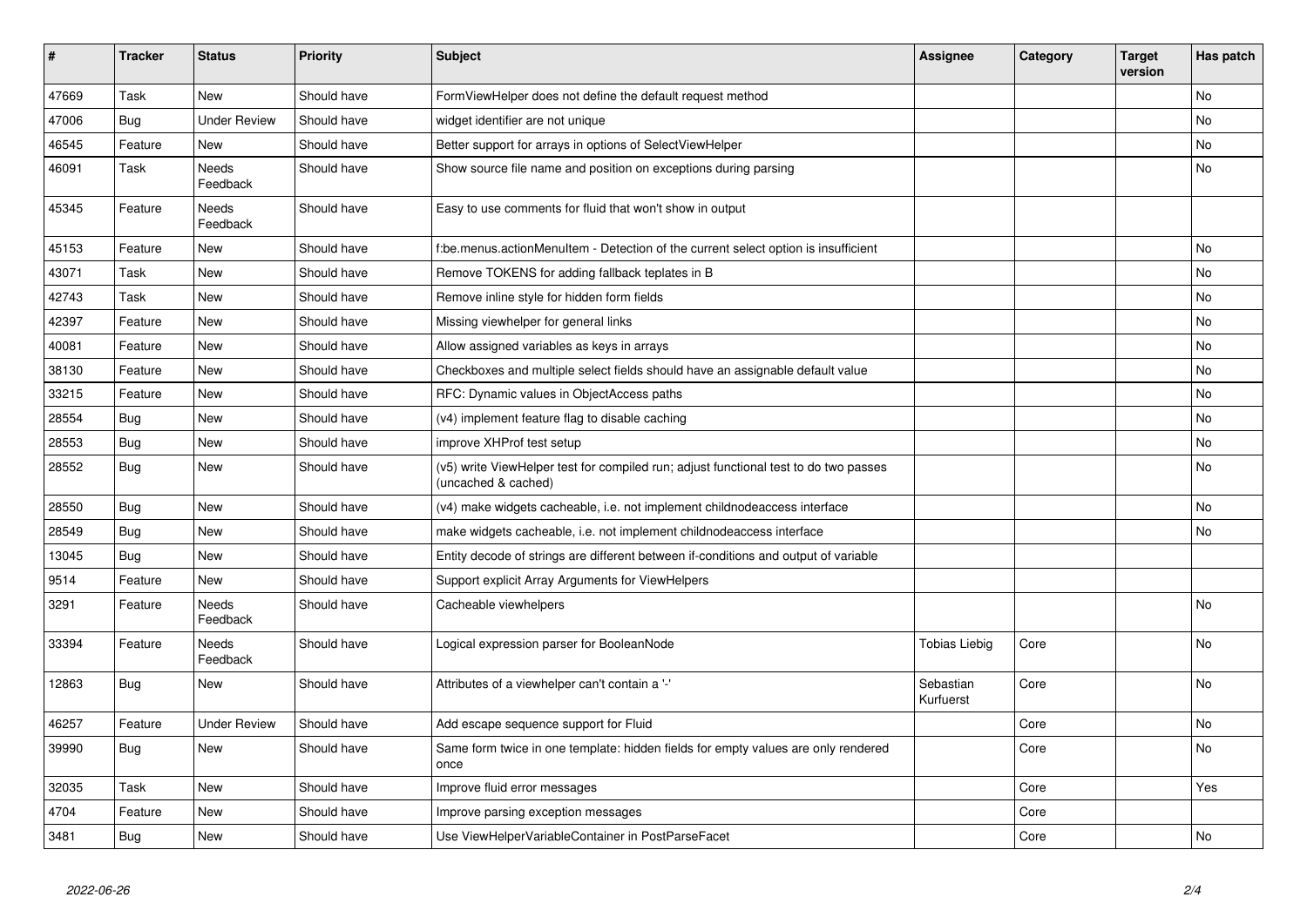| #     | <b>Tracker</b> | <b>Status</b>            | <b>Priority</b> | <b>Subject</b>                                                                                         | Assignee                    | Category           | Target<br>version | Has patch |
|-------|----------------|--------------------------|-----------------|--------------------------------------------------------------------------------------------------------|-----------------------------|--------------------|-------------------|-----------|
| 46289 | <b>Bug</b>     | Needs<br>Feedback        | Should have     | Enable Escaping Interceptor in XML request format                                                      |                             | View               | 2.0.1             | No        |
| 45394 | Task           | New                      | Should have     | Forwardport Unit test for standalone view                                                              |                             | View               |                   | No        |
| 43072 | Task           | <b>New</b>               | Should have     | Remove TOKENS for adding templates fallback in Backporter                                              |                             | View               |                   | No.       |
| 40998 | Bug            | <b>Under Review</b>      | Should have     | Missing parent request namespaces in form field name prefix                                            | Sebastian<br>Kurfuerst      | <b>ViewHelpers</b> | 1.1.1             | No        |
| 5933  | Feature        | Accepted                 | Should have     | Optional section rendering                                                                             | Sebastian<br>Kurfuerst      | ViewHelpers        |                   | No        |
| 36662 | <b>Bug</b>     | <b>Needs</b><br>Feedback | Should have     | Checked state isn't always correct when property is collection                                         | Kevin Ulrich<br>Moschallski | ViewHelpers        | 1.1.1             | <b>No</b> |
| 43346 | Feature        | <b>Under Review</b>      | Should have     | Allow property mapping configuration via template                                                      | Karsten<br>Dambekalns       | <b>ViewHelpers</b> | 2.1               | No        |
| 8491  | Task           | <b>Needs</b><br>Feedback | Should have     | link action and uri action differ in absolute argument                                                 | Karsten<br>Dambekalns       | ViewHelpers        |                   | No        |
| 58862 | Bug            | <b>Needs</b><br>Feedback | Should have     | FormViewHelper doesn't accept NULL as value for \$arguments                                            | Bastian<br>Waidelich        | ViewHelpers        |                   | Yes       |
| 54195 | Task           | New                      | Should have     | Rename and move FormViewHelper's errorClass value, currently 'f3-form-error'                           | Adrian Föder                | ViewHelpers        |                   | No        |
| 65424 | Bug            | <b>Under Review</b>      | Should have     | SelectViewHelper must respect option(Value Label)Field for arrays                                      |                             | <b>ViewHelpers</b> |                   | No        |
| 60003 | Feature        | New                      | Should have     | Add required-Attribute to f:form.password                                                              |                             | ViewHelpers        |                   | No        |
| 54284 | Bug            | New                      | Should have     | Default Option for Switch/Case VH                                                                      |                             | <b>ViewHelpers</b> |                   | No        |
| 49600 | <b>Bug</b>     | New                      | Should have     | f:form tag shown as a HTML on frontend                                                                 |                             | <b>ViewHelpers</b> |                   | No        |
| 44234 | Bug            | <b>Under Review</b>      | Should have     | selectViewHelper's sorting does not respect locale collation                                           |                             | <b>ViewHelpers</b> | 2.1               | No.       |
| 39936 | Feature        | New                      | Should have     | registerTagAttribute should handle default values                                                      |                             | <b>ViewHelpers</b> |                   | No        |
| 37619 | Bug            | New                      | Should have     | Fatal Error when using variable in name attribute of Section ViewHelper                                |                             | <b>ViewHelpers</b> |                   | No        |
| 36410 | Feature        | <b>New</b>               | Should have     | Allow templates to send arguments back to layout                                                       |                             | <b>ViewHelpers</b> |                   | No        |
| 34682 | <b>Bug</b>     | <b>Under Review</b>      | Should have     | Radio Button missing checked on validation error                                                       |                             | <b>ViewHelpers</b> |                   | No        |
| 30937 | <b>Bug</b>     | New                      | Should have     | CropViewHelper stringToTruncate can't be supplied so it can't be easily extended                       |                             | <b>ViewHelpers</b> |                   | Yes       |
| 10911 | Task           | New                      | Should have     | Tx Fluid ViewHelpers Form AbstractFormViewHelper->renderHiddenIdentityField<br>should be more reliable |                             | <b>ViewHelpers</b> |                   | No        |
| 9950  | Task           | New                      | Should have     | Binding to nested arrays impossible for form-elements                                                  |                             | ViewHelpers        |                   |           |
| 8648  | Bug            | <b>New</b>               | Should have     | format.crop ViewHelper should support all features of the crop stdWrap function                        |                             | ViewHelpers        |                   | No        |
| 53806 | Bug            | <b>Under Review</b>      | Should have     | Paginate widget maximumNumberOfLinks rendering wrong number of links                                   | <b>Bastian</b><br>Waidelich | Widgets            |                   | No        |
| 36655 | Bug            | <b>New</b>               | Should have     | <b>Pagination Links</b>                                                                                |                             | Widgets            |                   | <b>No</b> |
| 31955 | Feature        | New                      | Should have     | f:uri.widget                                                                                           |                             | Widgets            |                   | No        |